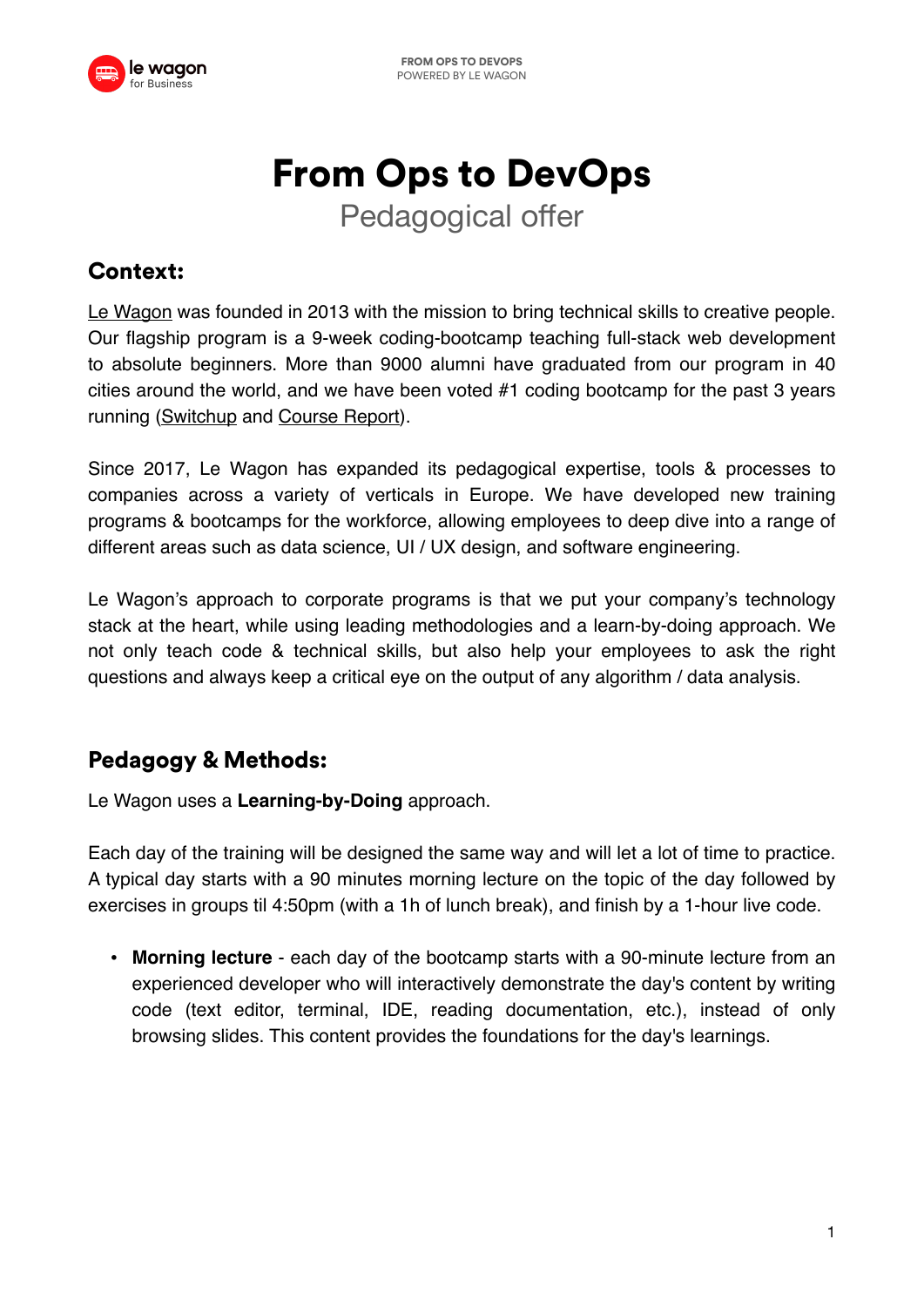

- **Classroom challenges (via exercises)** the main chunk of the day is then spent practicing in the classroom solving code challenges of increasing complexity. The Lead Instructor and a team of Teaching Assistants are available throughout to answer questions and guide the students when they get stuck. The instructor / student ratio has been continuously adjusted to take into account the difficulty of the program on each day (1 for 6 students on average).
- **Buddy system** a buddy-system is used to team up stronger students with weaker students and to encourage collaboration among the batch. This helps stronger students solidify their knowledge by explaining difficult concepts, and gives weaker students another person to reach out to.
- **Live code** each day finishes with Live Code. The Lead Instructor invites students to come up to the front of the class and solve a coding challenge with the help of their fellow students. This is often fun and allows the teacher to reiterate any core learning points from the day.

Le Wagon does not have a traditional academic approach. Instead, we have adapted the learn-by-doing mentality to provide plug-and-play training with professionals and ready to use content.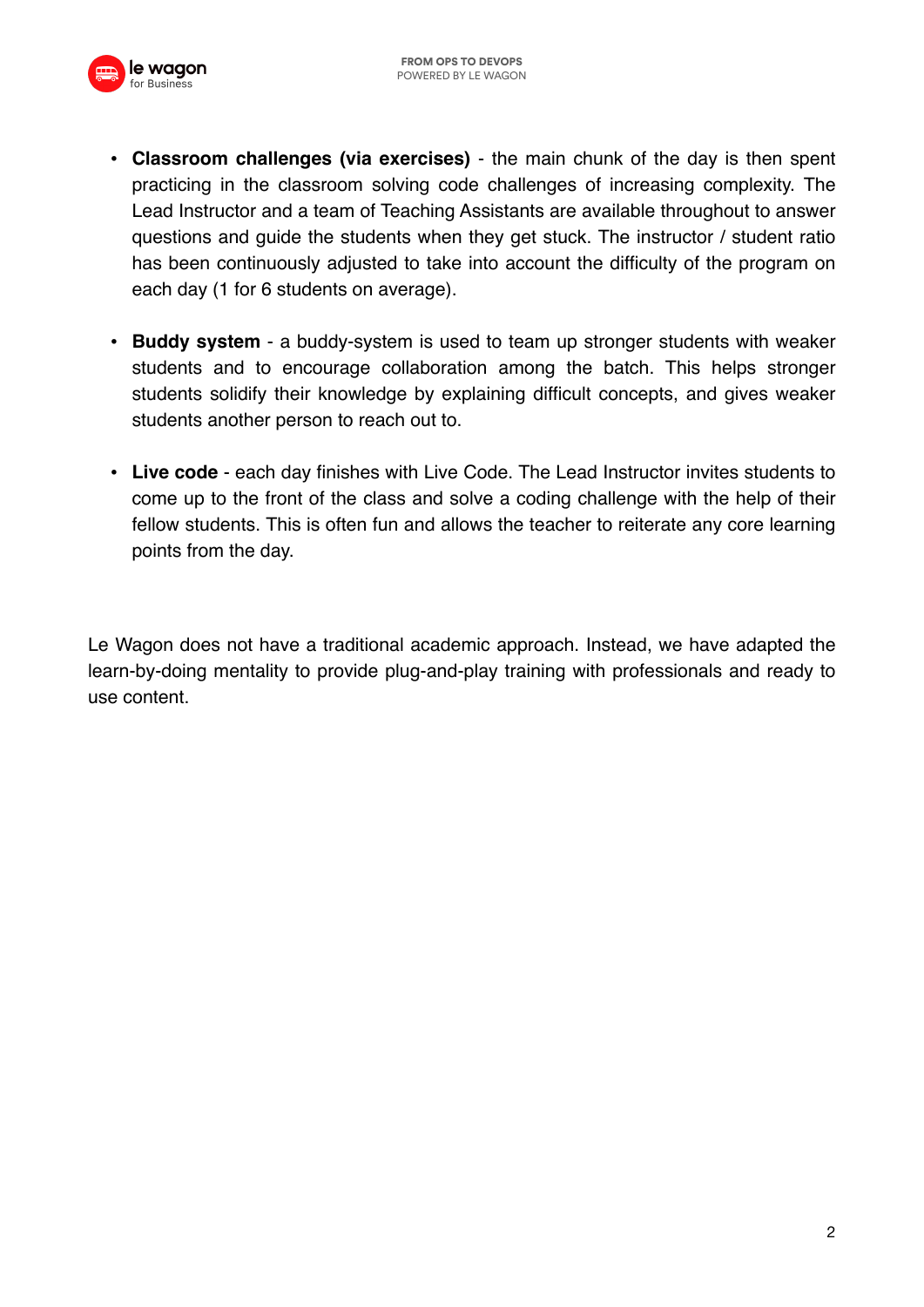

# **Curriculum** From Ops to DevOps

Discover all the key concepts, languages, tools and methodologies to go to DevOps. Le Wagon offers a plan in five modules, one day each.

# Prerequisites:

This training course is intended for IT team members that have a technical background and want to become proficient in a modern programming language (Python), databases (SQL and SQLAlchemy), API design, implementation of asynchronous tasks and best practices in software development (Git, Github, TDD and continuous deployment).

# Preparation Work:

Before these five days, Le Wagon provides 2 full days of preparatory work on a curation of online classes.

During these 2 days, Le Wagon will provide a TA (Teaching Assistant) at their disposal for guidance and technical support.

The purpose of the prepwork is to **acquire the necessary foundations** to be able to better understand the 5 intense days of training.

#### Platforms and tools :

- [Github](https://github.com/)
- [Sublime Text 3](https://www.sublimetext.com/3) (with Package Control)
- [Python 3.8](https://www.python.org/downloads/release/python-380/) & pipenv
- Docker
- [Le Wagon's education platform](https://learn.lewagon.com/)